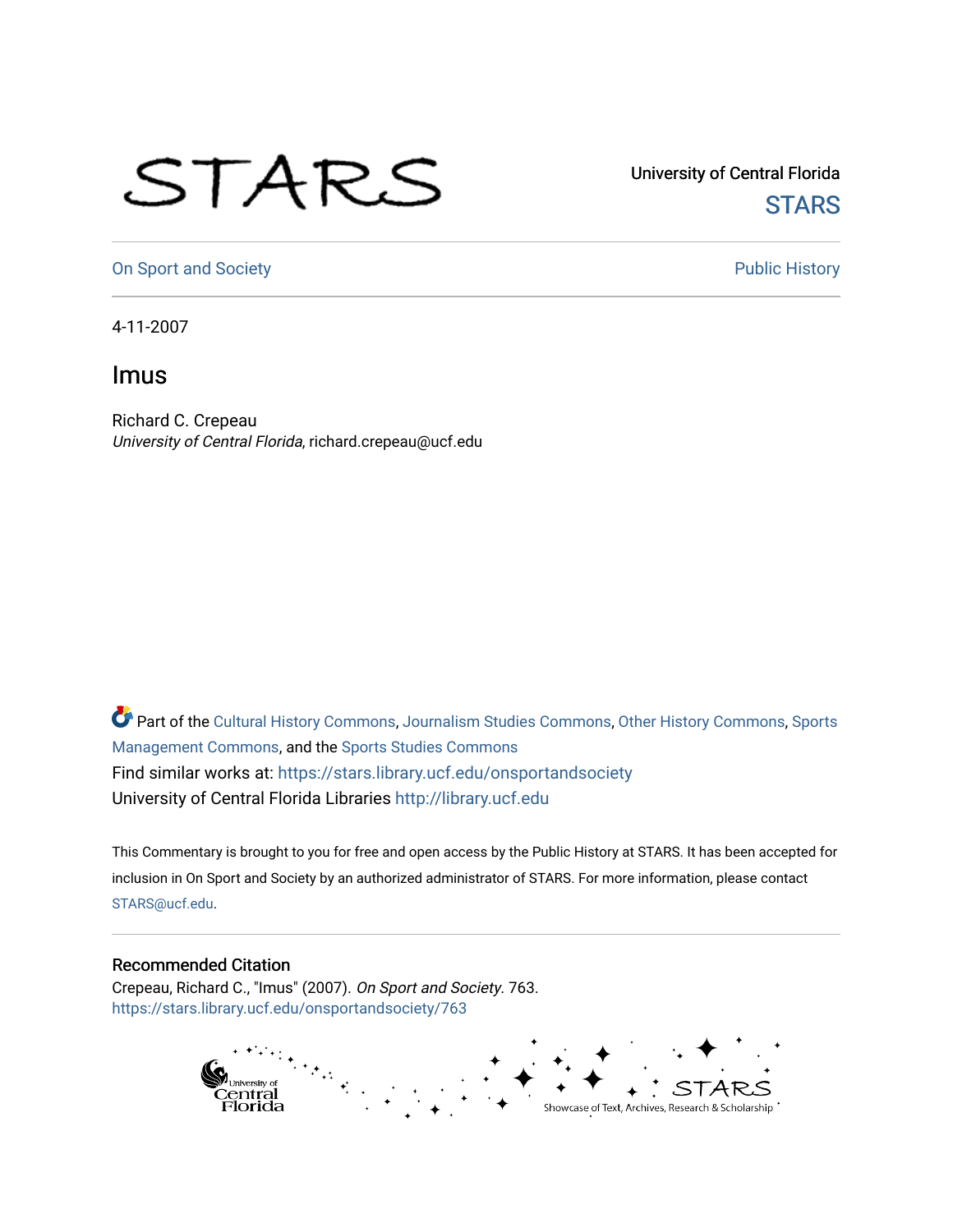## SPORT AND SOCIETY FOR H-ARETE Imus APRIL 11, 2007

Anyone who has watched and listened to "Imus in the Morning" over the past several years cannot be surprised by the comments that were made last week in reference to the Rutgers Women's Basketball team. The only surprise may be the extreme tastelessness of what was said.

This may sound too much like saying I get Playboy only for the interviews, but I must confess that I do watch Don Imus, but mostly for the excellent interviews with interesting people who appear there. Granted this is only one aspect of the program and there are times when I do turn it off.

The program is certainly eclectic in character. In one segment you can hear a stimulating interview with Frank Rich of the New York Times, while in the next you are confronted by the idiotic thought processes of Bo Dietel. In one segment you can hear Jon Meacham talk about the significance of religion in American culture, and in the next you can hear Bernard McGuirk offering up an array of insults to the Catholic Church, which apparently scarred him permanently in the elementary grades.

And then there are the sports reports. Chris Carlin is made the pathetic object of fat jokes. Last week's Imus accomplice, Sid Rosenberg, and McGuirk repeatedly offer a stunning array of racist and sexist comments, slurs and innuendos. All of this is done in good fun and is no doubt very appealing to those frustrated white males whose masculinity can only be affirmed by degrading women, both black and white, as well as African-American men.

"Imus in the Morning" has a demographic profile that is decidedly upper middle class, very well educated, and well placed in terms of power and money in stolid white America. This is why he has become a cash cow for Viacom and MSNBC and why he is able to attract articulate, interesting and entertaining people to his microphone. It is also why Imus is likely to survive the firestorm of criticism dropped on him this past week, although advertisers have started jumping ship and MSNBC has dropped the show. If the show doesn't survive look for an Imus resurrection on satellite radio.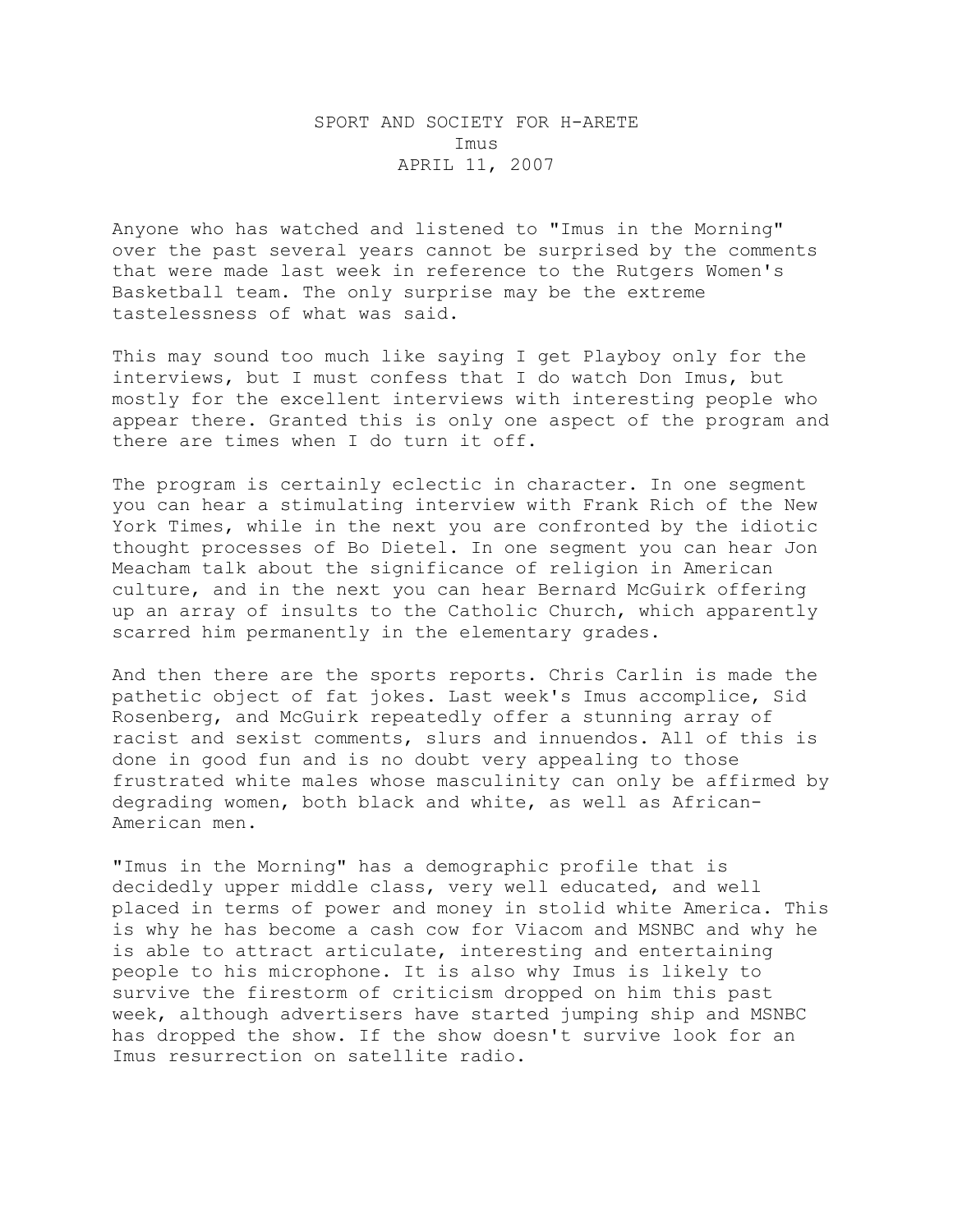You may have noticed that this story has alternately been reported on the front page, the news pages, and the sports pages. No one seems to be sure whether this sorry tale is news or sports. It is probably more news than sports, but then it involves one of the teams that just played for the Women's Intercollegiate Basketball championship last week. It is, in fact, an American story and a sports story. It is an American story because it involves basic American attitudes about women and sport, and about African-American women, not to mention white America's obsession with blackness.

Imus' comments were both sexist and racist and reflected some fundamental attitudes embedded in American culture. The comment on hair texture of the African-American women was a central judgement on beauty based on the standards of the white world. It is a judgement that goes well back in the history of European society and has had remarkable staying power in modern white societies. It is a particularly harsh judgement that over the course of history has led to the popularity of hair straightening treatments in the African-American world. When rendered within the sports context it is doubly harsh because it carries the implication that these young women do not measure up as women, a judgment that historically has been made about women who participate in sports.

From the initial emergence of sport in the nineteenth century as a central activity in American society, the implication has been that women who play sports, particularly those that play it well, could not possibly meet the definitions of American womanhood. This notion, too, has its origins deep in the history of European societies, and is a notion that acquired significant power in the Victorian world which, of course, was largely a middle class world. To be "feminine" in the Victorian world was to be a lady, weak and dependent on the men who must do the heavy lifting in the society. To be involved in sport was to be suspect as a "tomboy" when young, and then a "lesbian" if the sports activity was extended into adolescence and adulthood.

Oddly, at nearly the same time in the nineteenth century, there were growing concerns about the feminization of society with less emphasis on physical work and the decline of the hunting and warrior roles for men. Sport, especially at the intercollegiate level, was offered as an antidote to the fear of feminization. It was supposed to build character and build men, who would then become the leaders of society. The underlying assumption was that these leaders would be white men only.